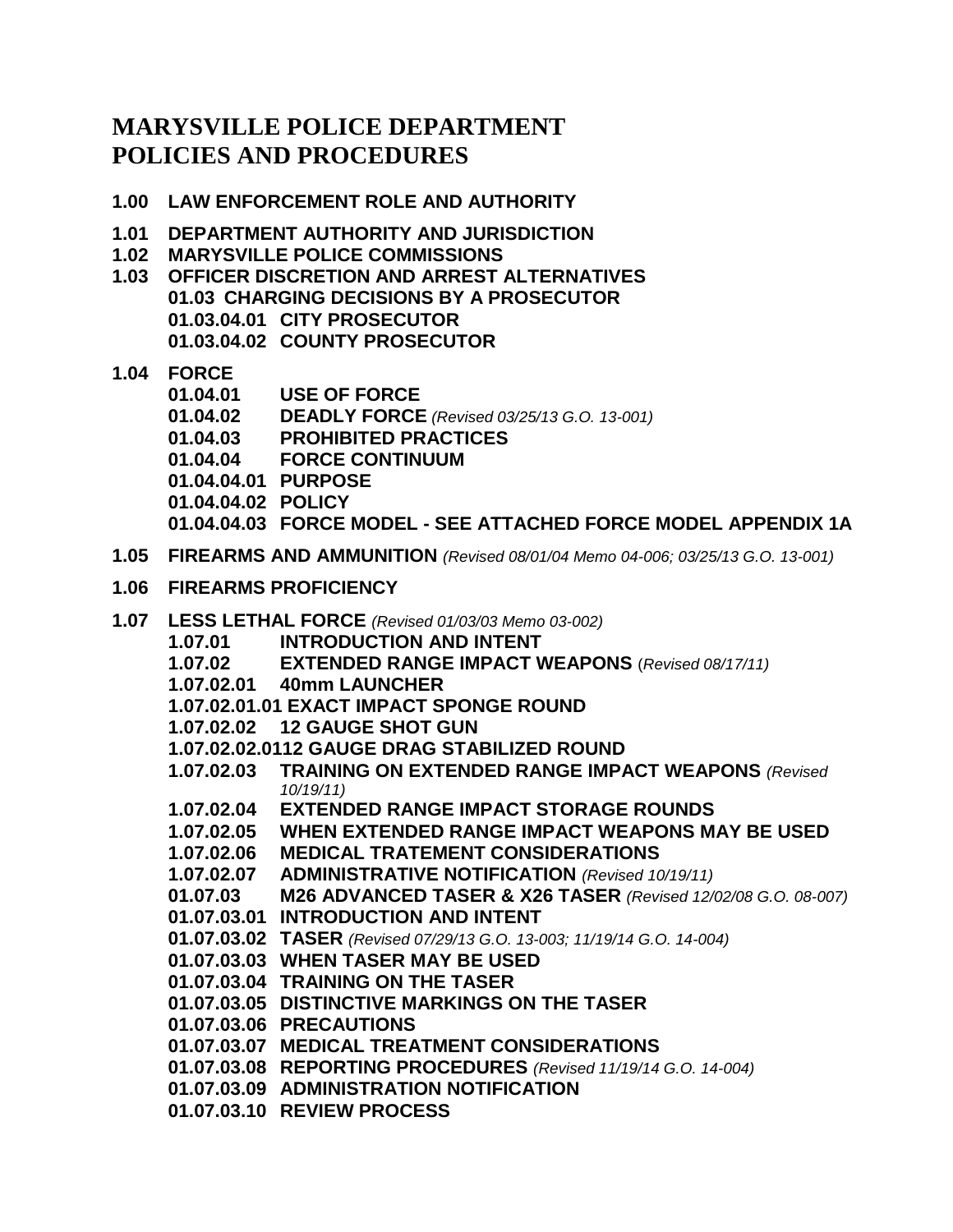#### **1.08 NON-LETHAL WEAPONS**

#### **1.09 FIREARMS DISCHARGE AND APPLICATION OF FORCE**

- **1.09.01 ACCIDENTAL DISCHARGE**
- **1.09.02 INTENTIONAL DISCHARGE**
- **1.09.03 NOTIFICATION OF DISCHARGE**
- **1.09.04 REPORTING A DISCHARGE OF A FIREARM**
- **1.09.05 SUPERVISOR'S RESPONSIBILITY**
- **1.10 POST SHOOTING** *(Revised 06/14/02 Memo 02-013)*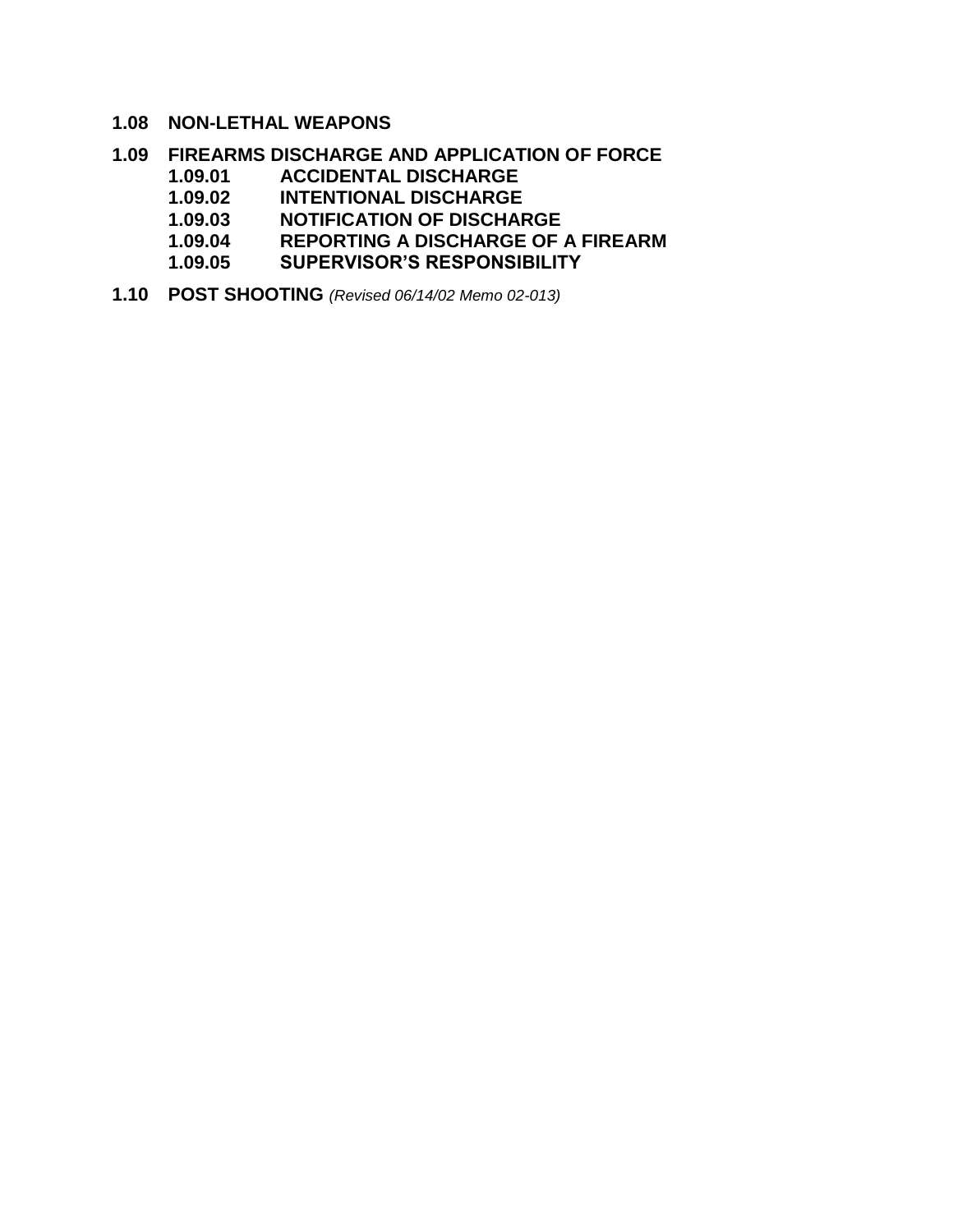# **MARYSVILLE POLICE DEPARTMENT POLICIES AND PROCEDURES**

### **1.00 LAW ENFORCEMENT ROLE AND AUTHORITY**

## **1.01 DEPARTMENT AUTHORITY AND JURISDICTION**

## **[1.01.01](Chapter%201.doc)**

[The Marysville Police Department is established by the act of the Marysville City Council](Chapter%201.doc)  [through the authority of Article XI Section 11 of the Constitution of the State of Washington,](Chapter%201.doc)  [RCW 35A.11, 35.23.440\(23\) and Marysville Municipal Code Chapter 2.48.010. The](Chapter%201.doc)  [authority of officers is derived from the Marysville Municipal Code and is conferred by the](Chapter%201.doc)  [commission issued by the Chief of Police, and is enhanced by the Mutual Aid Peace](Chapter%201.doc)  [Officers Powers Act of 1985, RCW Chapter 10.93 as now written and hereafter amended.](Chapter%201.doc)

## **1.01.02**

The purpose of the police department is to protect the right of all persons within Marysville to be free from crime, to be secure in their possessions, and to live in peace.

### **1.01.03**

All personnel, prior to assuming a commissioned status, shall take an oath of office to enforce the law, uphold the constitution of the United States, the constitution of the State of Washington, and the laws of the City of Marysville, and to abide by the following Law Enforcement Code Of Ethics:

A. "As a law enforcement officer, my fundamental duty is to serve mankind, to safeguard lives and property, to protect the innocent against deception, the weak against oppression or intimidation, and the peaceful against violence or disorder, and to respect the Constitutional rights of all men to liberty, equality and justice.

I will keep my private life unsullied as an example to all and will behave in a manner that does not bring discredit to me or to my agency. I will maintain courageous calm in the face of danger, scorn, or ridicule; develop self-restraint; and be constantly mindful of the welfare of others. Honest in thought and deed in both my personal and official life, I will be exemplary in obeying the laws of the land and the regulations of my department. Whatever I see or hear of a confidential nature or that is confided to me in my official capacity will be kept ever secret unless revelation is necessary in the performance of my duty.

I will never act officiously or permit personal feelings, prejudices, animosities, or friendships to influence my decisions. With no compromise for crime and with relentless prosecution of criminals, I will enforce the law courteously, fairly, and appropriately without fear or favor, malice or ill will, never employing unnecessary force or violence and never accepting gratuities.

I recognize the badge of my office as a symbol of public faith, and I accept it as a public trust to be held so long as I am true to the ethics of the police service. I will never engage in acts of corruption or bribery, nor will I condone such acts by other police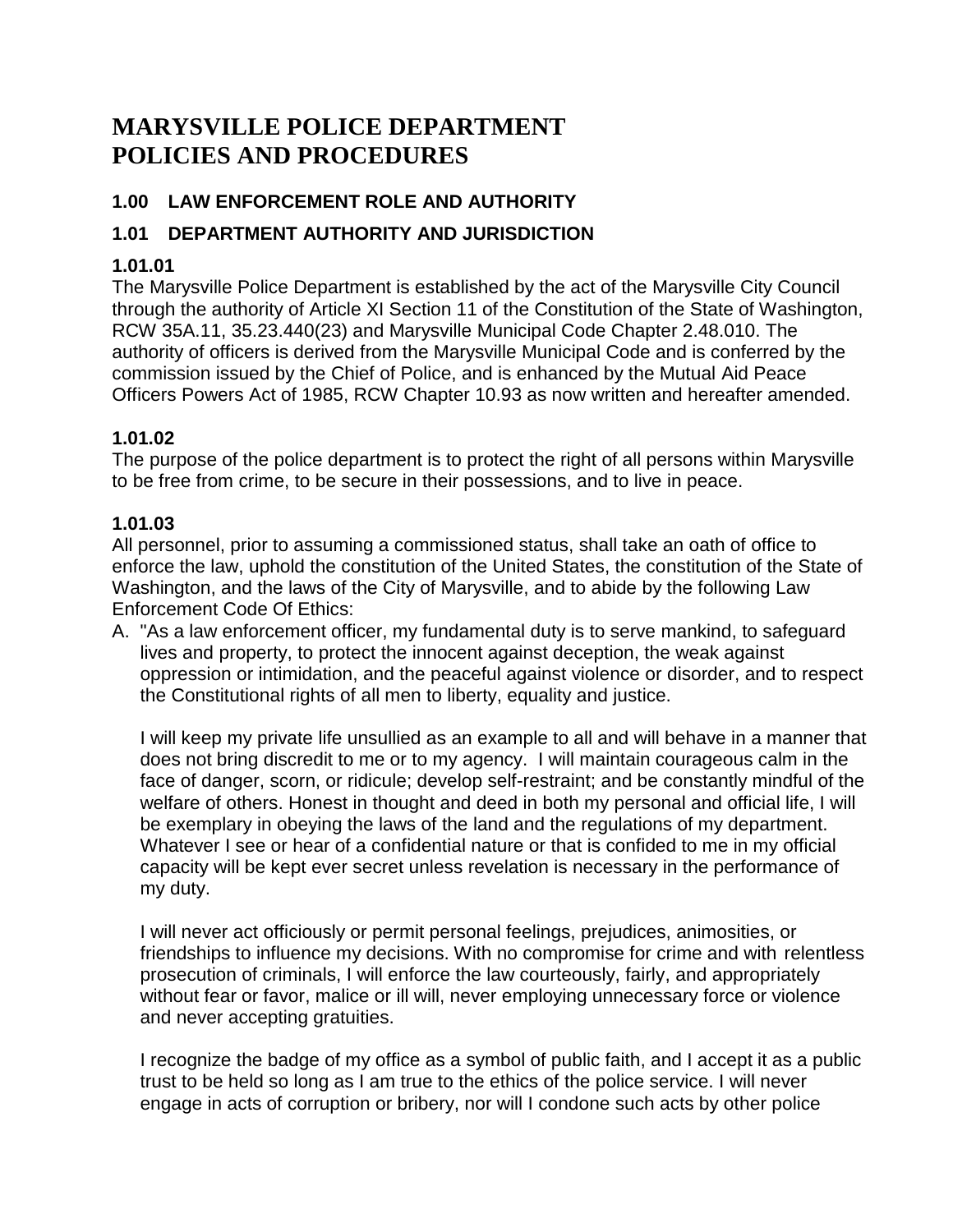officers. I will cooperate with all legally authorized agencies and their representatives in the pursuit of justice.

I know that I alone am responsible for my own standard of professional performance and will take every reasonable opportunity to enhance and improve my level of knowledge and competence.

I will constantly strive to achieve these objectives and ideals, dedicating myself before God to my chosen profession; "Law Enforcement."

### **1.01.04**

Consistent with applicable laws, rules, and regulations, on-duty officers have a positive duty to use their authority and take appropriate action to keep the public peace, restore order, and bring offenders to justice.

### **1.01.05**

Off- duty full time officers may exercise their authority anywhere within the State of Washington consistent with the Mutual Aid Peace Officers Powers Act of 1985.

### **1.01.06**

Off-duty officers shall not use their authority for any off-duty employment without the written permission of the Chief of Police.

### **1.01.07**

An officer shall submit a written report to the Chief of Police whenever he/she uses his/her authority under the Mutual Aid Peace Officers Powers Act of 1985 outside the City of Marysville that results in substantial action.

### **1.02 MARYSVILLE POLICE COMMISSIONS**

### **1.02.01**

All persons hired as law enforcement officers for the Marysville Police Department shall be commissioned as police officers prior to being assigned law enforcement duties. Police Commissions are issued by the Chief of Police and may be issued to any employee of the City of Marysville who, because of training and experience, has proven competence in the field of law enforcement and whose duties are police related.

### **1.02.02**

Before receiving a commission, employees must:

- A. Have successfully completed the Basic Law Enforcement Training Academy given by the Washington State Criminal Justice Training Commission, be eligible for an equivalency certificate from the Training Commission because of qualifying law enforcement training, or completed an approved Reserve Officer Academy;
- B. Take an oath of office to enforce the law, uphold the constitution of the United States and the State of Washington before the Mayor or City Administrator; and
- C. Agree to abide by the Law Enforcement Officers Code of Ethics.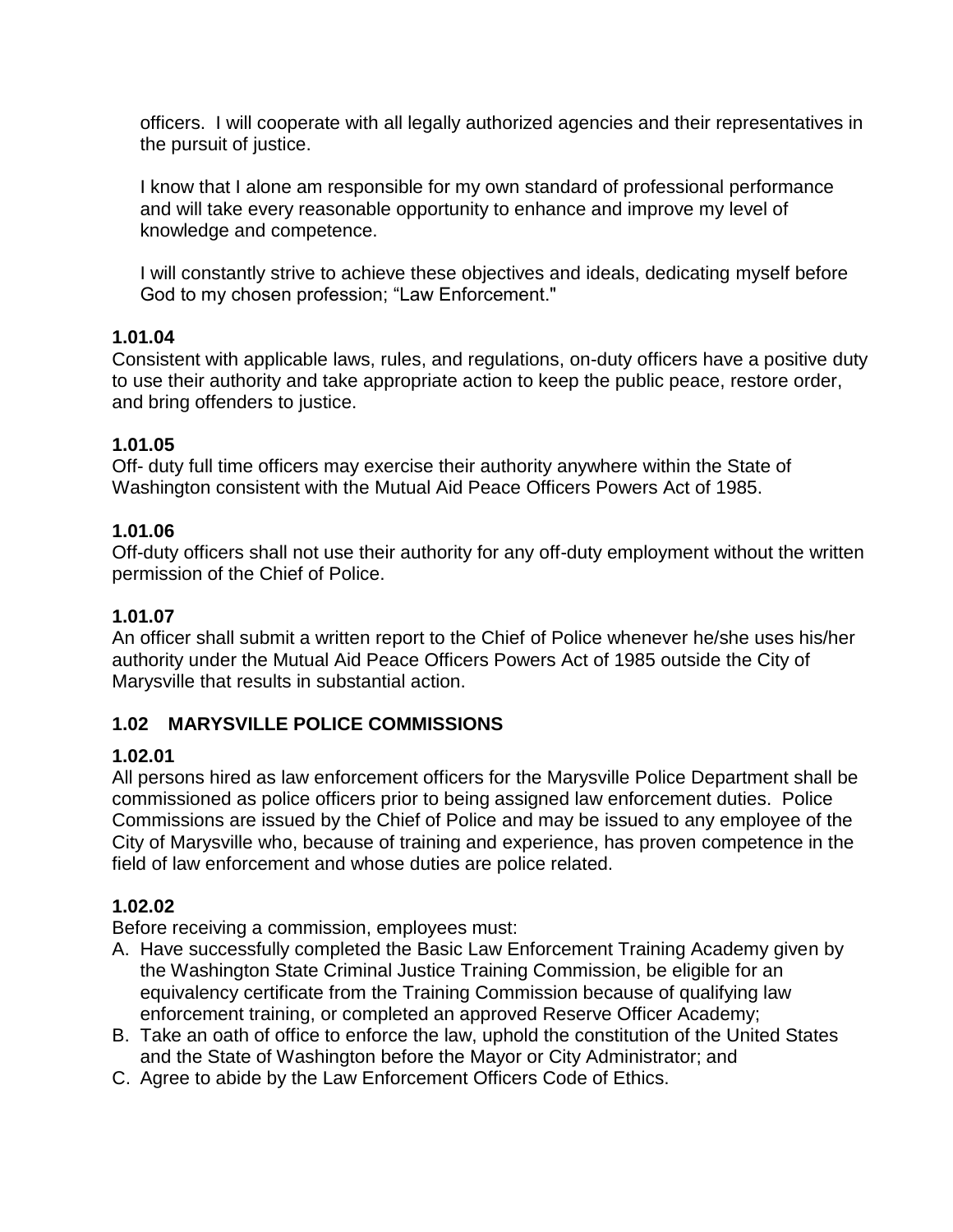### **1.02.03**

Limited police commissions may be issued by the Chief of Police to persons within the Police Department who have a need to have limited enforcement capabilities such as parking enforcement, animal law enforcement, custody officer, and arson investigation. These limited commissions will specifically state the authority of the holder to enforce identified ordinances.

### **1.02.04**

Police commissions from other law enforcement agencies may be issued to Marysville Police Officers on occasion when necessary or desirable. No officers may accept a commission from another agency without notice and permission from the Chief of Police.

### **1.02.05**

Any abuse or unjustified use of any police commission or Mutual Aid Police Officers Powers Act will result in the permission to carry the commission being withdrawn and/ or subject the offending officer to departmental discipline procedures.

### **1.03 OFFICER DISCRETION AND ARREST ALTERNATIVES**

### **1.03.01**

Police officers have the authority and the duty to take the appropriate law enforcement action that is consistent with the law, best serves the community and complies with their oath of office, code of ethics and the mission of the Marysville Police Department. In addition, officers will use these factors in determining the best course of action:

- A. What is right, reasonable, necessary, and lawful;
- B. What is in the best interests of all involved parties; and
- C. What is fair, firm, and impartial

### **1.03.02**

When officers have probable cause to make an arrest, and are not mandated, either by law or policy to make a custodial arrest they should have at least one of the following criteria present:

- A. The safety of the community is at risk.
- B. The offender has a history of flight or failure to appear at court proceedings.
- C. Threats have been made against victims or witnesses.
- D. The egregious nature of the crime.
- E. There is a risk the offender will destroy vital physical evidence.
- F. The offender resisted arrest; assaulted, or threatened the safety of an officer.

### **1.03.03**

Not withstanding any of the above, officers should cite misdemeanor offenders either by mail or personal service.

### **1.03.04 CHARGING DECISIONS BY A PROSECUTOR**

### **1.03.04.01 CITY PROSECUTOR**

When circumstances exist where an officer wishes to consult an attorney on a point of law or other legal matter surrounding the circumstances of his investigation on a traffic,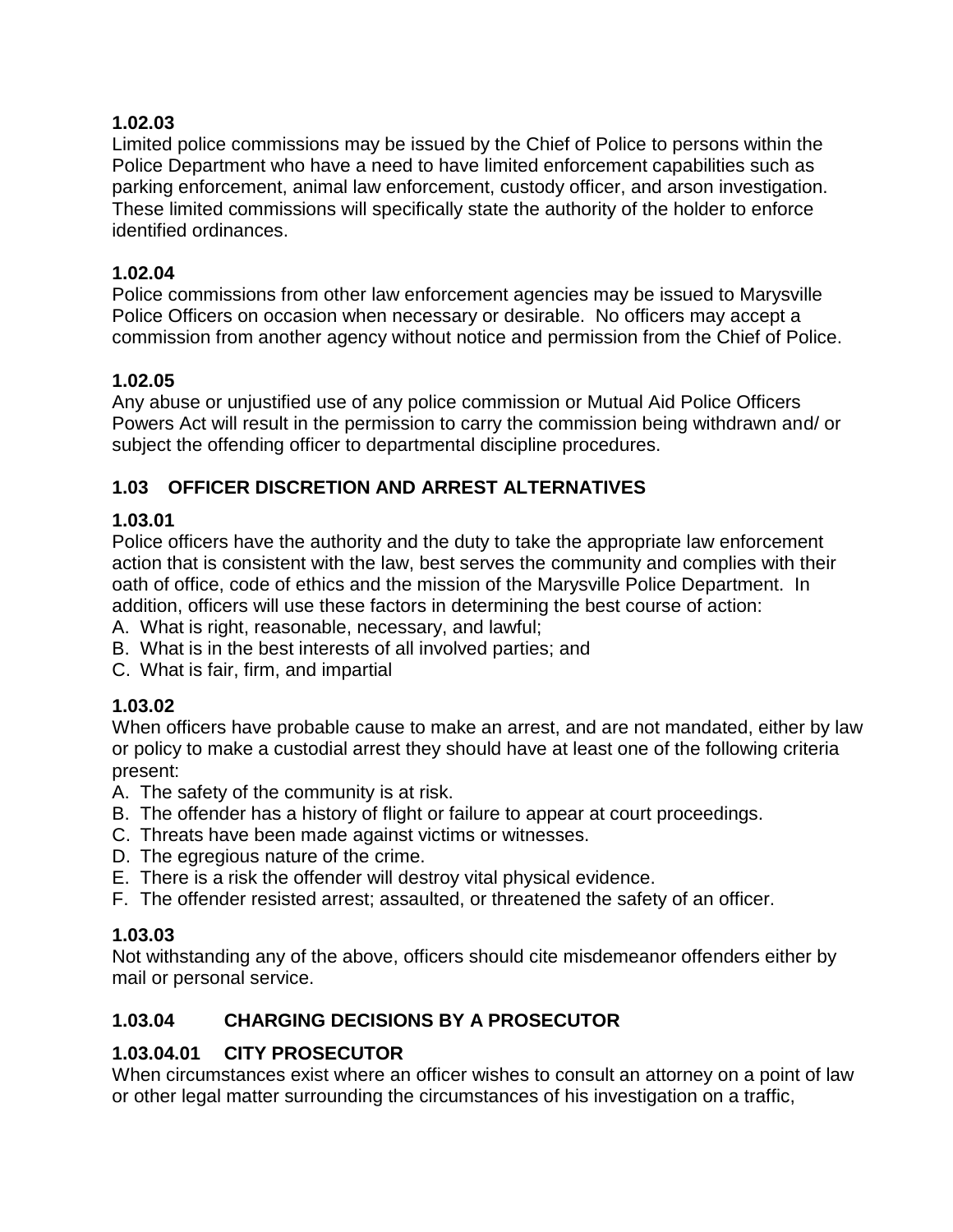misdemeanor, or gross misdemeanor case, he may consult with the City Prosecutor either through written correspondence or via telephone prior to taking formal enforcement action.

### **1.03.04.02 COUNTY PROSECUTOR**

When circumstances exist where an officer wishes to consult an attorney on a point of law or other legal matter surrounding the circumstances of his felony investigation, he may consult with the Snohomish County Prosecutor's Office either through written correspondence or via telephone prior to taking formal enforcement action.

When the suspect of the investigation is not in custody, officers will complete all casework before referring the case to the Snohomish County Prosecutor's Office for charging. When the offender is in custody, officers must provide a complete case report to the Snohomish County Prosecutor's Office as soon as possible, but not later than 3:00 p.m. the following day in order to obtain an initial filing decision.

### **1.04 FORCE**

Police officers are frequently confronted with situations where control must be exercised and they have a positive duty to restore peace and order, effect an arrest, and protect public safety. Sometimes the situations have deteriorated beyond the level at which verbal communication is effective. In these cases, officers need to employ the necessary force to overcome resistance and protect their own safety or the safety of others. Officers are not expected to sustain injury before resorting to the appropriate use of force. In deciding to apply force and determining the level of force to be used, good judgment, training, and accountability are essential.

The decision to employ any force must be based upon the information known to the officer or upon reasonable assumptions made by the officer at the moment that force is applied. Facts unknown to the officer, no matter how compelling cannot be considered later in determining the justification for the use of force. The use of force by Marysville Police officers will be according to the following department policies and procedures as well as according to the provisions of RCW Chapters 9A.16 and 10.31 as now written or hereafter amended.

### **1.04.01 USE OF FORCE**

Officers will use only that amount of force that is reasonable and necessary to effect the lawful purpose intended (i.e. affect an arrest, carry out a lawful duty, defend themselves from physical harm or death, or to assume or maintain lawful control over a person or situation). All department personnel will follow and obey all laws of the State of Washington regarding the use of lethal and less lethal force, both on and off duty. All officers, whether on or off duty, will adhere to department rules and regulations concerning the use of force. This means the unnecessary use of force or the use of force in an excessive or unreasonable manner or the use of force as punishment is an unjustified use of force and violates this policy.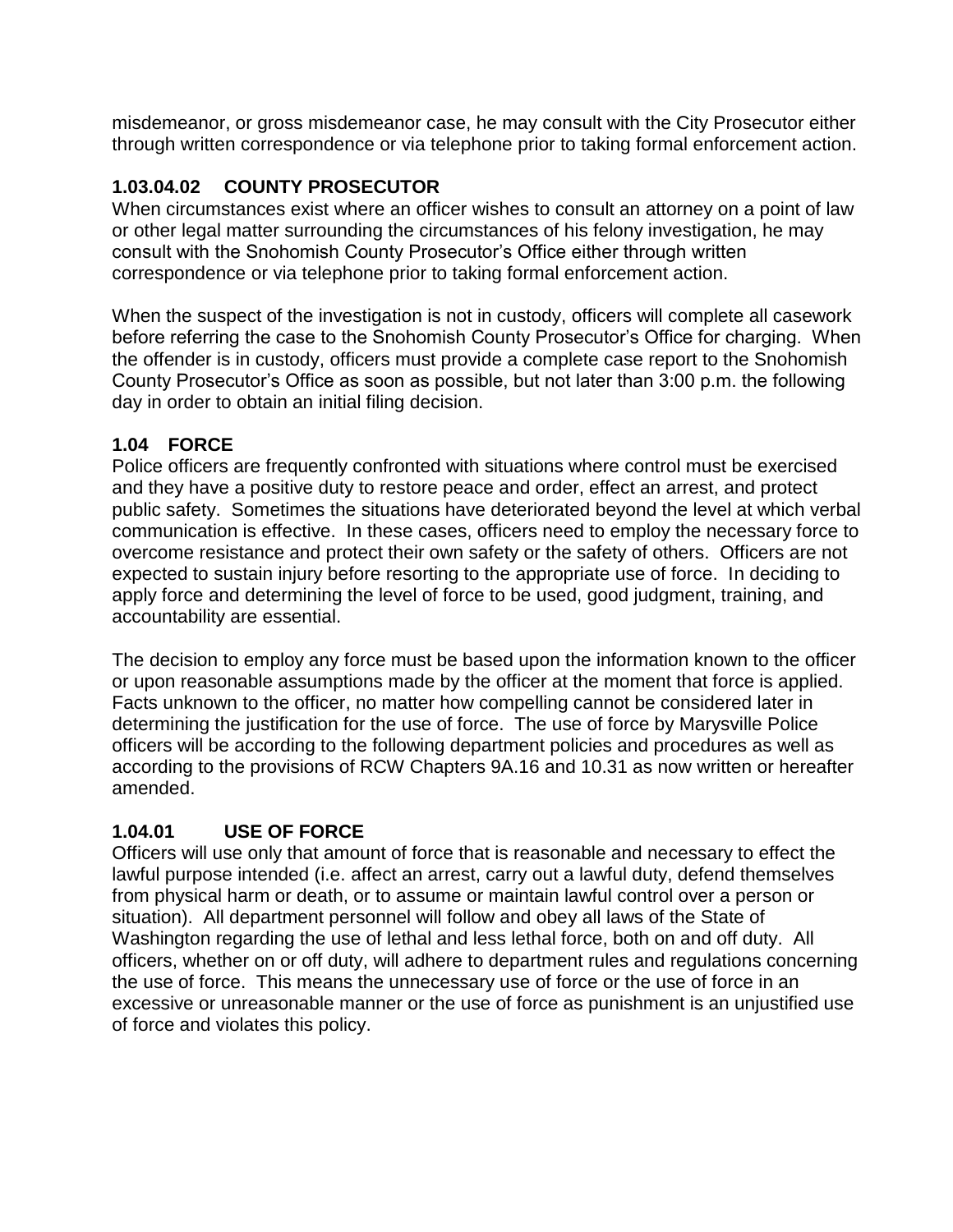### **1.04.02 DEADLY FORCE**

### **1.04.02.01**

An officer may use deadly force to effect the seizure, custody, or apprehension of a person when he/ she has probable cause to believe that the person has the present intent, ability, and opportunity to unlawfully cause death or serious injury to another person, and the person is a threat to cause serious injury or death unless prevented by the use of deadly force. In such cases, use of deadly force may be permitted, provided it is justified.

#### **1.04.02.02**

For the purposes of this policy, "necessary" and "deadly force" shall be understood as they are defined in the Revised Code of Washington as follows: Per RCW 9A.16.010(1), "necessary" means that no reasonably effective alternative to the use of force appeared to exist and that the amount of force used was reasonable to effect the lawful purpose intended. Per RCW 9A.16.010(2), "deadly force" means the intentional application of force through the use of firearms or any other means reasonably likely to cause death or serious physical injury. These definitions are hereby adopted by reference into this policy.

#### **1.04.02.03**

The following are examples of situations where an officer may justify the use of deadly force. These are intended only to illustrate the intent of the policy and are not intended to be an all-inclusive list:

- A. In self-defense of himself/herself from death or serious injury;
- B. In the defense of another person, unlawfully attacked or threatened, from death or serious injury;
- C. To prevent the escape of a fleeing felony suspect when the officer has probable cause to believe the suspect poses a threat of death or serious physical injury to the officer or other persons;
- D. In obedience to the judgment of a competent court or in the discharge of a legal duty;
- E. When necessary to overcome actual resistance to the execution of the legal process, mandate, or order of a court or officer when the resistance offered causes serious danger of injury or death to the officer, another person, or the community;
- F. When necessary in retaking into custody an escaped prisoner who has been arrested for, or convicted of, a dangerous felony or equivalent juvenile offense under the laws of this state or federal jurisdiction that are specified below in this section or which involve:
	- 1. The use or attempted use of force causing death or serious physical injury to another; or
	- 2. The use or attempted use of force creating threat of death or serious physical injury to another; or
	- 3. A threat, express or implied, which places a person in fear of death or serious physical injury to himself/herself or another.
- G. When necessary to arrest a person who has committed a dangerous felony. "Dangerous felony" means: any murder, manslaughter in the first or second degree, kidnapping or attempted kidnapping, any rape or attempted rape in the first or second degree, any robbery, aggravated assault, attempted or actual bombing, or arson in the first or second degree which creates or causes a potential threat to life, and any burglary in which the actor or other participant in the burglary is armed with a deadly weapon or assaults any person therein; or when necessary in arresting a person whom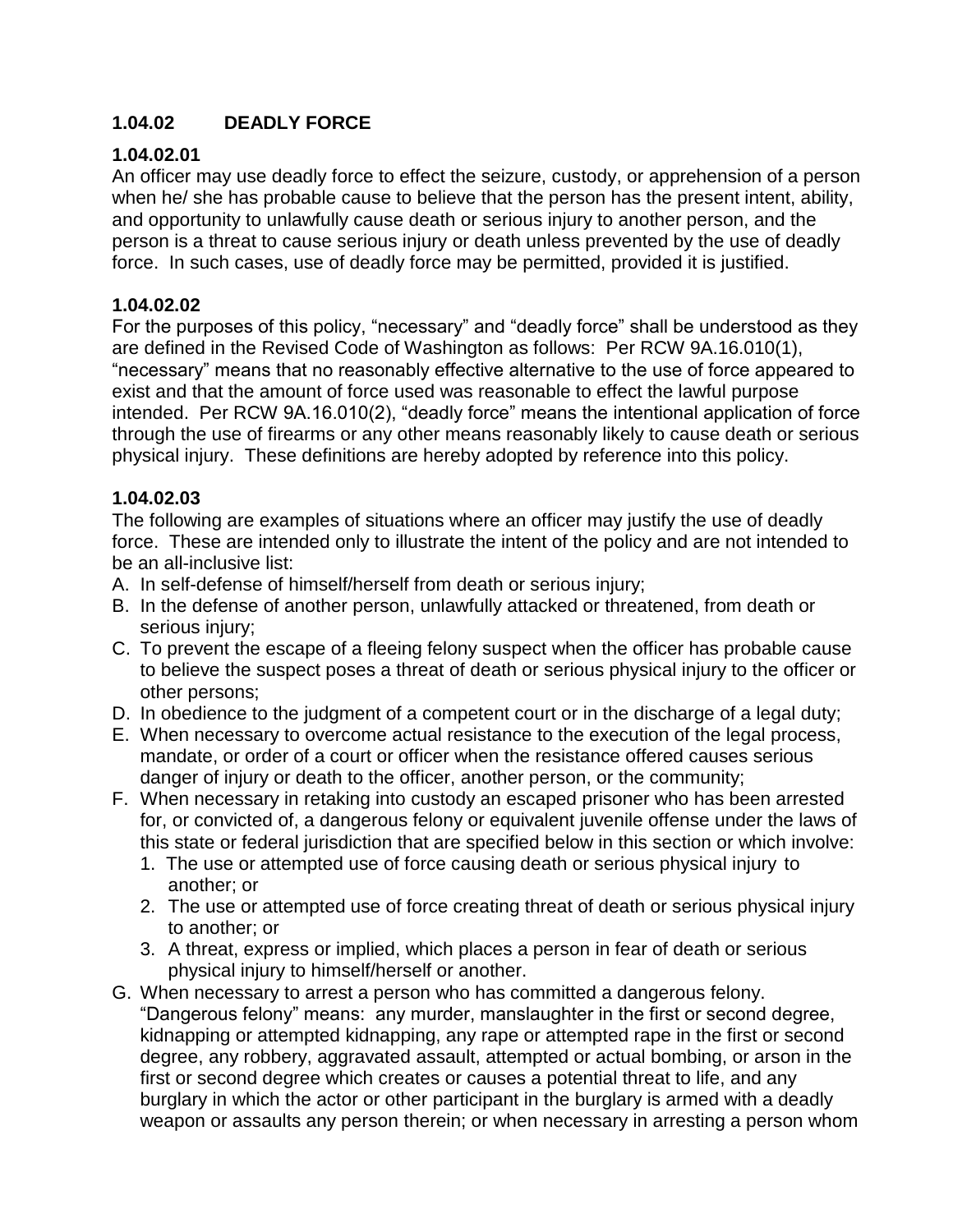the officer has probable cause to believe has committed such a dangerous felony and is fleeing from justice; or when attempting, by lawful ways and means, to apprehend a person for a dangerous felony actually committed.

- H. To lawfully suppress a riot if the actor or other participant is armed with a deadly weapon;
- I. To prevent the escape of a person from any federal or state correctional facility or in retaking an escapee from any federal or state correctional facility where persons convicted of dangerous felonies are customarily housed; or
- J. To kill a dangerous animal, or kill an animal seriously injured when it is not practical to secure the services of animal control or state wildlife agents.
	- 1. The designated .22LR firearm may be used for dispatching sick or injured animals at the discretion of the Officer with the approval of the Shift Supervisor (see 1.05.18). *(Revised 03/25/13)*

## **1.04.03 PROHIBITED PRACTICES**

### **1.04.03.01**

Acts that are considered prohibited use of weapons are:

- A. A weapon shall not be drawn in a public place except for inspection, instruction, repair, safekeeping before entering a jail or similar facility, or in the line of duty.
- B. Whenever a weapon is drawn, it will never be held or carried in the cocked position. Trigger finger shall be indexed.
- C. Warning shots are prohibited.
- D. Shooting from a moving vehicle is prohibited unless justified by exigent circumstances.
- E. An officer may not use deadly force to affect the arrest of or to prevent the escape of a person who has committed a misdemeanor. This restriction shall not infringe upon an officers right of self-defense should he/she be attacked.

### **1.04.03.02**

All sworn personnel must receive and demonstrate understanding of these directives before being authorized to carry any firearm. Officers are expected to justify their use of any force in any criminal, civil, or administrative proceedings. Officers who cannot or will not comply with this policy will subject themselves to disciplinary action up to and including termination as well as the possibility of criminal and/ or civil liability.

## **1.04.04 FORCE CONTINUUM**

### **1.04.04.01 PURPOSE**

The purpose shall establish the professional philosophy and procedures of the Marysville Police Department relative to the proper use of force in the department.

### **1.04.04.02 POLICY**

Officers of the Marysville Police Department may use force when necessary, and shall use only that force which is reasonable. All force applications shall be in conformity with the statutes and Constitutions of the United States and the State of Washington.

Force usage shall be consistent with the Marysville Police Department's Integrated Force Management program founded upon the Department's use of force model.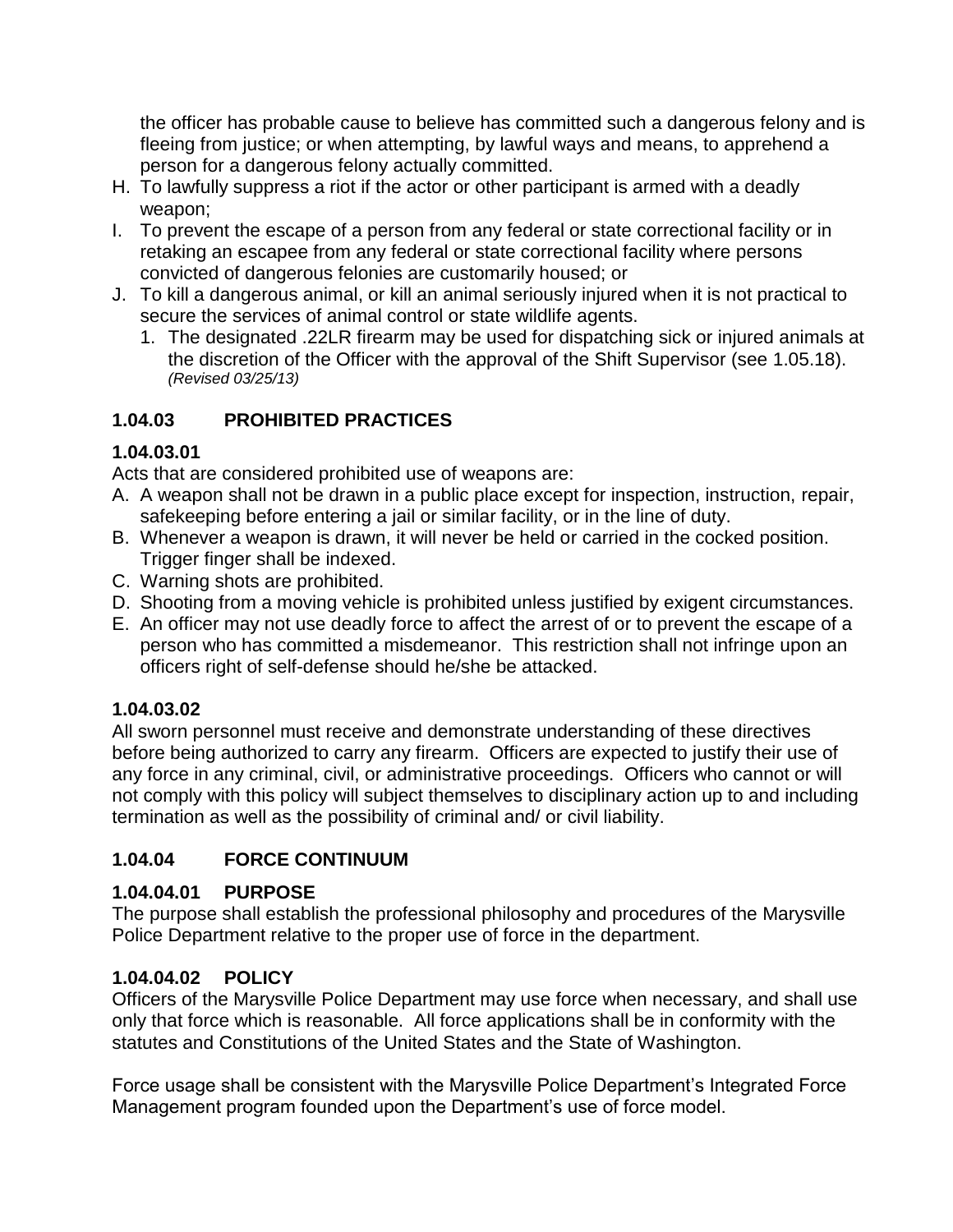Members of the Department must generally employ the tools, tactics, and timing of force application consistent with the model's directions and departmental training modules. This policy, while requiring the officers to maintain controlled superiority over a subject, supports the practice of progressive application of force as part of a continuous risk assessment process. Risk is assessed objectively based on the on-scene reasonable officer's perspective taking into account the facts and circumstances of the particular situation that are known to the officer. When situations are reasonably stabilized, application of force must proportionally de-escalate or cease, in accordance with the subject actions, when control is gained, or the threat is removed.

Due to the fact that officer/citizen confrontations occur in environments that are potentially unpredictable and are tense, uncertain, and rapidly evolving, officers may use tools and tactics outside the parameters of department training. All such applications of force shall meet the same standard of reasonableness as those that have been previously identified and approved.

### **1.04.04.03 FORCE MODEL - SEE ATTACHED FORCE MODEL APPENDIX 1A**

#### **1.05 FIREARMS AND AMMUNITION** *(Revised 08/01/04 Memo 04-006)*

#### **1.05.01**

All weapons including handguns, rifles, and shotguns shall be used only when necessary in the performance of duty or in department approved training. Discharge or use of any weapon other than in training requires a written report of the circumstances describing the cause for use.

### **1.05.02**

All officers who are on-duty and performing patrol or investigative duties shall be armed with a department approved and issued handgun.

### **1.05.03**

All on-duty patrol officers operating a marked patrol car will have an issued rifle in their vehicles.

### **1.05.04**

All department issued firearms will be loaded only with department issued and/ or approved ammunition. Ammunition shall not be altered in any way.

### **1.05.05**

Uniformed officers will carry a minimum of three full magazines of issued ammunition on their duty belt and in their handgun.

### **1.05.06**

Detectives and other plainclothes officers (i.e. administration) shall carry a minimum of one full magazine of issued ammunition in their handgun. Officers assigned to undercover or specialized details may be exempt from this requirement with approval from their supervisor.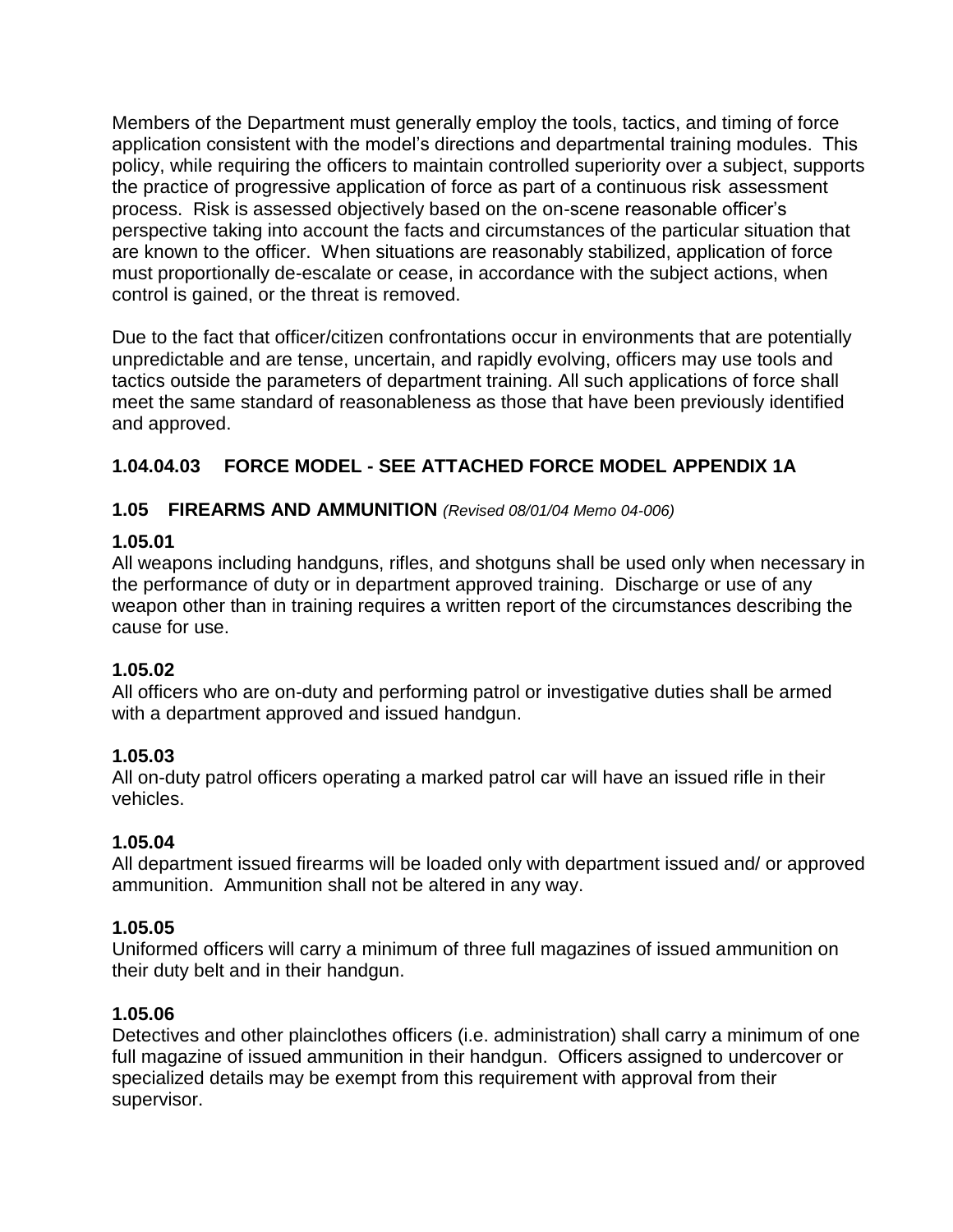#### **1.05.07***(Revised 06/30/10)*

The only ammunition authorized for department handguns is that which is authorized by the Chief of Police or his/ her designee. The only handguns authorized and issued by this department are:

- A. Sig Sauer P226 9 mm semiautomatic pistol
- B. Sig Sauer P229 9 mm semiautomatic pistol

#### **1.05.08**

Rifles authorized and issued by this department are the Colt AR-15, Colt M-16, and the M-14.

### **1.05.09**

The only shotgun issued and authorized by this department is the Remington 870.

### **1.05.10**

A secondary or back-up firearm is authorized, but only upon meeting specific department approval. Officers who carry a back-up weapon in addition to their department issued handgun are required to qualify initially, and annually thereafter, with that firearm prior to receiving permission to carry it and annually thereafter.

### **1.05.11**

A department approved handgun for off-duty or back-up use and intended for official use by any employee must meet the following requirements:

- A. The firearm must be inspected, fired, and certified as safe by the range officer.
- B. The employee must demonstrate safe and proficient use of the weapon to the range officer.
- C. The employee must meet training requirements with each approved weapon.

### **1.05.12**

The carrying of an off-duty weapon and police identification is encouraged but not mandated. An employee who elects to carry police identification must also carry or have access to his/her department issued handgun or off-duty weapon. An employee who elects to not carry a weapon and police identification while off-duty shall not be subjected to disciplinary action if an occasion should arise in which the employee could have taken law enforcement action if armed.

### **1.05.13**

Any employee that chooses to carry a weapon for off-duty or back up use is expected to furnish his/ her own department approved ammunition for the qualification course and use of the weapon. The department will furnish ammunition only for department authorized onduty weapons.

### **1.05.14**

The Firearms Sergeant will register all weapons used by employees in their official capacity. The make, model, caliber, serial number, and method of carry shall be provided to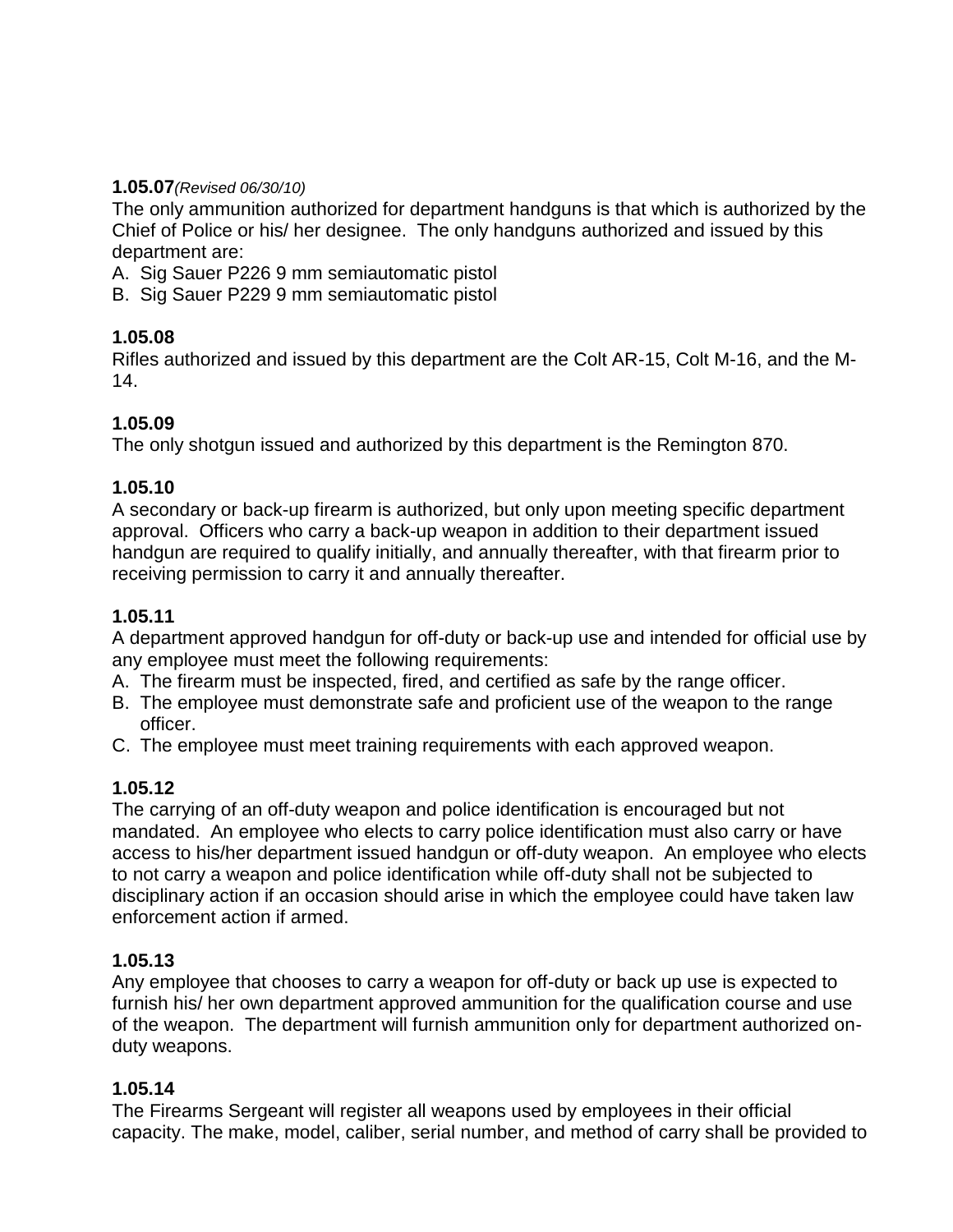the Firearms Sergeant upon application of registration. A letter granting approval for each off duty or back up weapon must be signed by the Chief of Police.

### **1.05.15**

The back-up on-duty firearm shall only be used when the officer is unable to use his/her primary on-duty firearm.

### **1.05.16**

Modifications of a department owned firearm shall be limited to stock replacement parts or the changing of grips and/ or night sights, but shall in no case be done without the express written permission of the Chief of Police.

### **1.05.17**

Modification of personally owned firearms used on or-off-duty shall not defeat any of the manufacturer's safety features. Modifications shall not affect the safety or reliability of the firearm's operation.

### **1.05.18** *(Revised 03/25/13)*

A .22LR firearm will be designated by the Firearms Instructors for the purpose of dispatching sick or injured animals. This firearm will be stored in a locked device in the armory room when not in use. Use of this firearm must be approved by the Shift Supervisor. Officers must satisfactorily complete the training on the use of this firearm, as designated by the Firearms Instructors, prior to using the firearm.

### **1.06 FIREARMS PROFICIENCY**

### **1.06.01**

Each officer will qualify with his/ her service handgun prior to being authorized to carry it on-duty and a minimum of once per year. Officers will successfully qualify with the department issued rifle a minimum of once per year.

### **1.06.02**

The required qualification course or format will be left to the discretion of the Firearms Sergeant, with the approval of the Chief of Police. Officers must qualify on each department issued weapon with a score of 80% or better before they are authorized to carry that weapon.

### **1.06.03**

A Firearms Qualification Schedule will be posted announcing the days and hours that the range will be open for qualification. Officers may shoot on-duty if the workload permits, and with the permission of their supervisor. All off-duty officers will attend range training and be compensated according to the current collective bargaining agreement. Firearms training will be considered mandatory, and may only be excused with the approval of the appropriate Division Commander, Chief of Police, or his/ her designee.

### **1.06.04**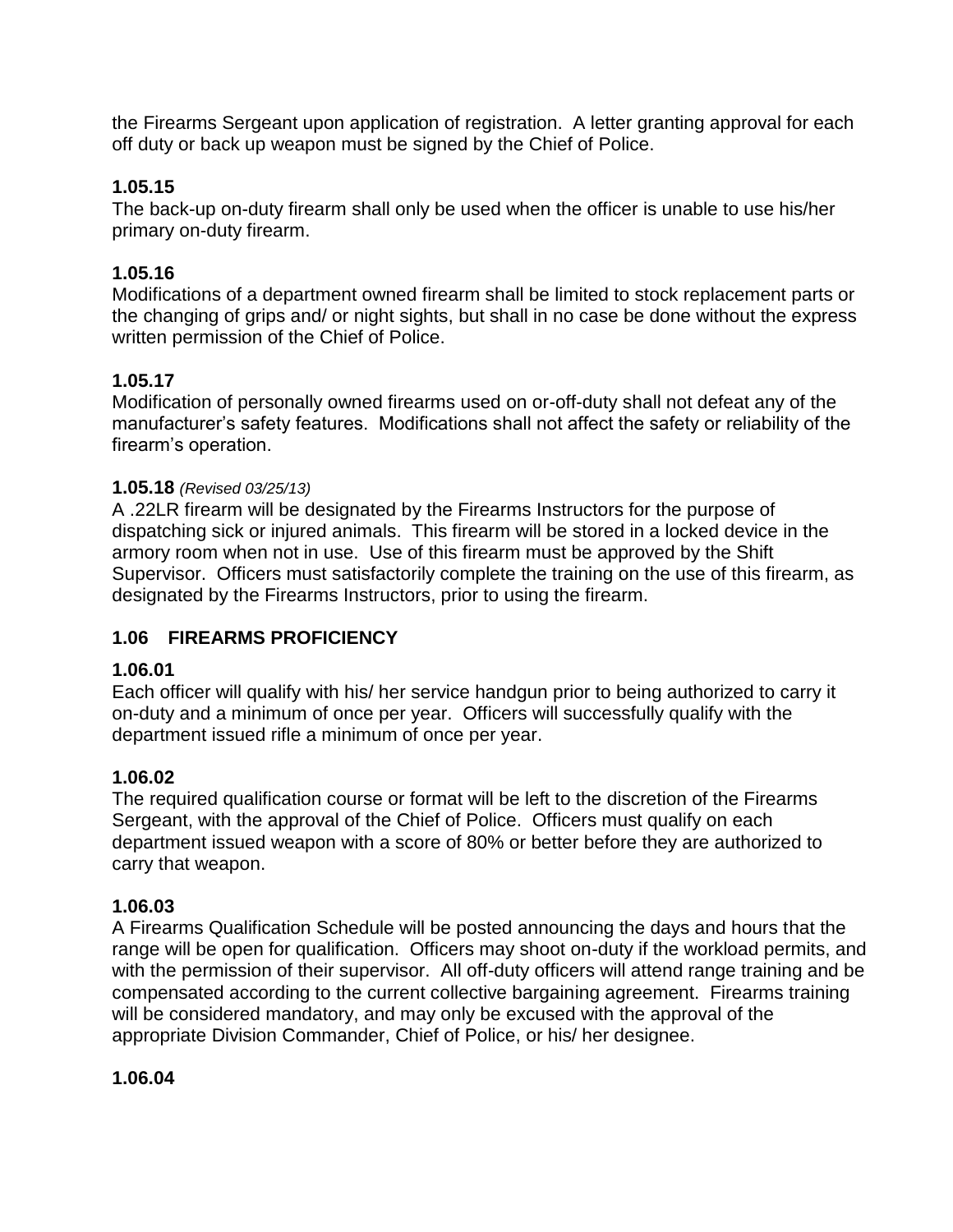Officers who fail to meet the qualification requirements or are excused from training will be granted a thirty-day grace period. Within that thirty-day period, the employee must arrange with the Firearms Sergeant or his/her designee for remedial training.

### **1.06.05**

The Firearms Sergeant or his/her designee shall perform an annual inspection of all department issued and utilized personally owned firearms.

### **1.06.06**

All necessary repairs to department owned firearms will be completed by a department authorized armorer.

### **1.06.07**

All necessary repairs to personally owned firearms may be performed by the department authorized armorer at the request of the firearm's owner, or may be done by a professional gunsmith at the employee's expense. Replacement parts for personally owned firearms will be the responsibility of the individual officer.

#### **1.06.08**

Each employee is responsible for the care and cleaning of his/her weapons and will, at all times, maintain the weapon in a clean and serviceable manner, whether department or personally owned.

#### **1.06.09**

Employees shall immediately report the loss or theft of any department or personally owned firearm to the Chief of Police via the chain of command. The report will be in writing and detail the facts concerning the incident.

#### **1.06.10**

Employees shall keep issued weapons on their persons, in a gun locker, in a locked changing room locker, locked desk, utilize an approved gun lock device, or keep in a secure place when off duty at home.

#### **1.06.11** (Revised 06/30/2010)

Rifles are to be stowed in patrol vehicles in a department installed locked gun rack or within reach of the driver. At the start of each shift the officer will perform the following inspection on his/ her rifle:

> Chamber empty, bolt forward, hammer cocked, safety lever on "safe," loaded magazine in magazine well.

#### **1.06.12**

.

Rifles will be kept locked in the vehicle racks during normal patrol. When a rifle is removed from the vehicle and not needed, precautions will be taken to secure the rifle such as using the gunlock or locking the rifle in the car.

#### **1.06.13**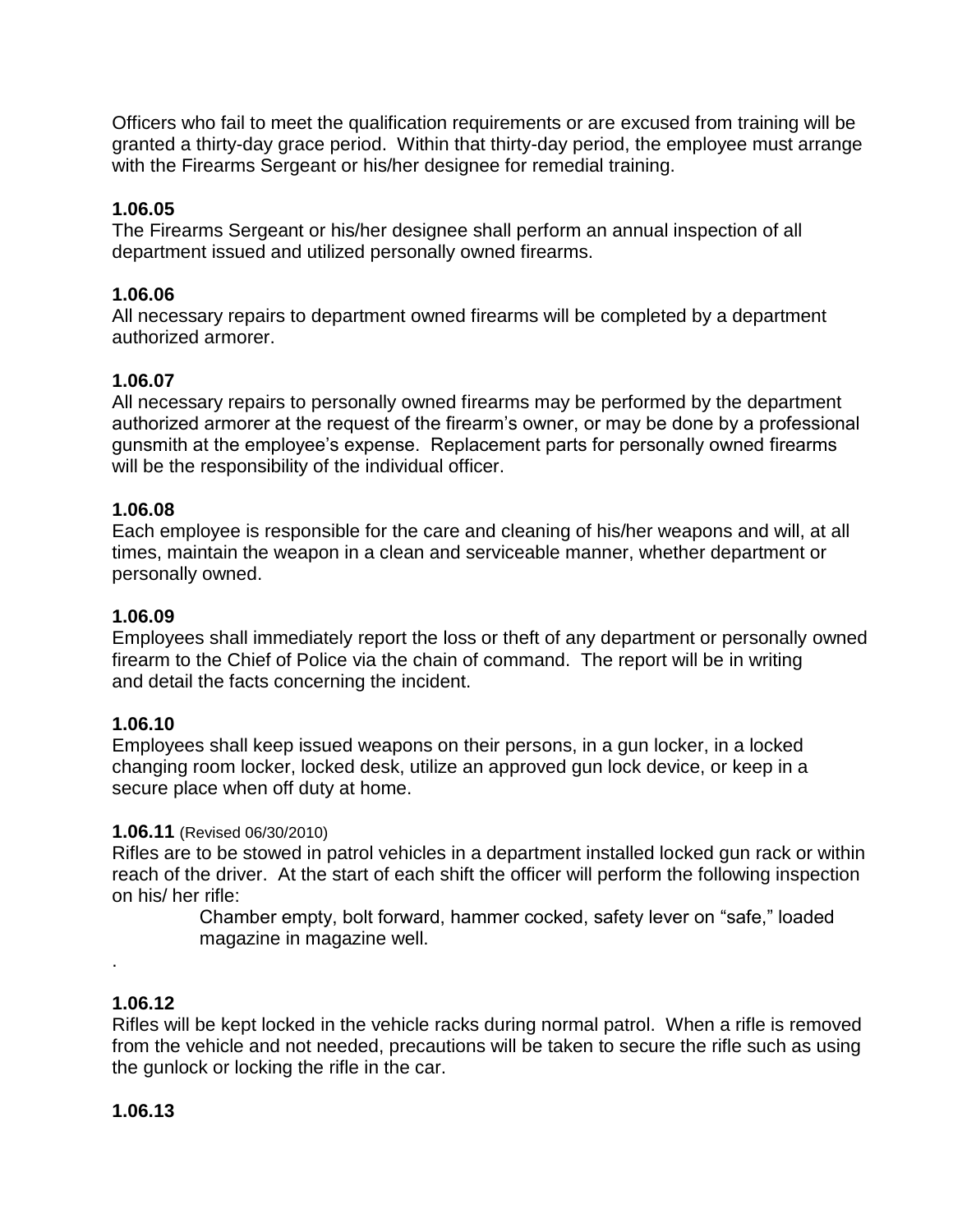Rifles will be carried with the safety on. The safety will be released only when the weapon is about to be fired.

### **1.07 LESS LETHAL FORCE** *(Revised 01/03/03 Memo 03-002)*

# **1.07.01 INTRODUCTION AND INTENT**

The Marysville Police Department recognizes and respects the value of human life. However, officers in the performance of their duties face situations where the use of force is reasonable and necessary to affect an arrest, overcome resistance, and control a suspect or to protect themselves or others. Reasonable force may be used in these situations and level of force must be based on the behavior of the suspect. The Police Department is looking for force options that have lower probability of producing fatal results that meet current professional practices.

## **1.07.02 EXTENDED RANGE IMPACT WEAPONS**

Extended Range Impact Weapons are defined in this policy as, ammunitions designed and developed to be launched at human targets, with a lower probability of producing fatal results. These munitions can cause similar injuries as traditional impact weapons i.e. ASP Baton's, PR 24, (This policy does not include "Ferret" rounds, which are used to deploy gas. See SWAT policy for deployment of Ferret rounds). The following weapons are considered Extended Range Impact Weapons:

> **\* 40 MM Launcher** deploying Extended Range Impact Weapons (to include Exact Impact Rounds and Direct Impact Rounds) **\*12 Gauge Shot Gun** Extended Range Impact Weapons (to include Drag Stabilized Round)

### **1.07.02.01 40mm LAUNCHER**

The 40mm launcher is deployed as an additional tool and is not intended to replace firearms or self defense techniques. It may be used to control a physically resistive, aggressive or violent subject(s) that pose a threat to Officers or to other persons or property.

### **1.07.02.01.01 EXACT IMPACT SPONGE ROUND** *(Revised 10/19/11)*

The 40mm exact impact sponge round may be utilized at a distance of 10-120 feet or more. The Exact Impact Sponge Round is intended for direct fire deployment.

## **1.07. 02.02 12 GAUGE SHOT GUN**

The 12 gauge Shot Gun is deployed as an additional tool and is not intended to replace firearms or self defense techniques. It may be used to control a physically resistive, aggressive or violent subject(s) that pose a threat to Officers or to other persons or property.

## **1.07.02.02.01 12 GAUGE DRAG STABILIZED ROUND**

The 12 gauge drag stabilized round may be utilized at a distance of 10-50 feet or more. The 12 Gauge Drag Stabilized Round is intended for direct fire deployment.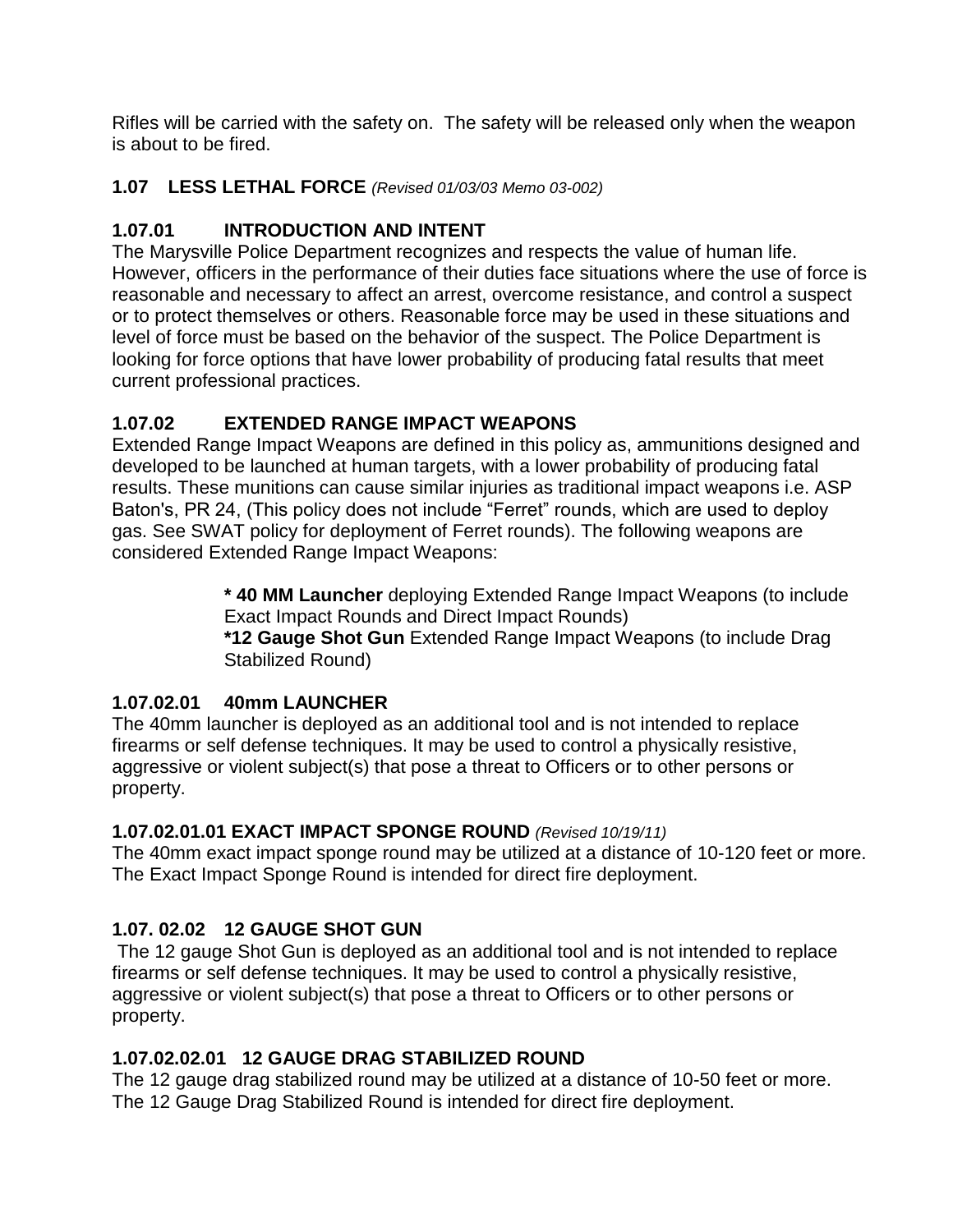### **1.07.02.03 TRAINING ON EXTENDED RANGE IMPACT WEAPONS** *(Revised 10/19/11)*

Only employees who have successfully completed a departmentally approved training course in the proper use and deployment of Extended Range Impact Weapons shall be authorized to deploy them during actual operations. In order to remain authorized to use these extended range impact weapons, personnel shall complete a refresher course every year after the initial training.

### **1.07.02.04 EXTENDED RANGE IMPACT ROUNDS STORAGE**

Rounds that are used for Extended Range Impact Rounds will be distinctively marked and stored separately from other "Lethal Rounds". The policies that pertain to the maintenance of other firearms also apply to these weapons.

## **1.07.02.05 WHEN THE EXTENDED RANGE IMPACT WEAPONS MAY BE USED**

The 40mm launcher is considered a device that can be utilized on subjects that an officer believes to be at a level of active resistant or higher according to the Department's use of force continuum. The 40mm launcher may be deployed to control violent or potentially violent suspect(s) when an officer reasonably believes that the following conditions exist:

- A. Deadly force does not appear to be justifiable and/or necessary.
- B. Attempts to subdue the suspect by conventional tactics have been or will likely be ineffective for the situation at hand.
- C. There is a reasonable expectation that it will be unsafe for officers to approach to within contact range of the suspect.

### **01.07.02.06 MEDICAL TREATMENT CONSIDERATIONS**

Whenever the Extended Range Impact Weapons is applied to an individual, the Fire Department Aid or Medic Unit shall be called to the scene. Treatment at a medical facility will only be necessary on the advice of aid personnel.

### **1.07.02.07 ADMINISTRATIVE NOTIFICATION** *(Revised 10/19/11)*

Anytime Extended Range Impact Weapons are discharged during an operation, appropriate documentation will be made. The report will include at a minimum:

- A. Incident report
- B. Use of force form

C. The following evidence shall be collected (if possible) at the scene and booked into evidence:

1. Spent round

2. Photographs of the area on the suspect(s) body to document the existence or the lack of a visible injury.

### **1.07.03 M26 ADVANCED TASER/ X26 TASER** *(Revised 07/29/13 G.O. 13-003)*

### **1.07.03.01 INTRODUCTION AND INTENT**

Consistent with the Marysville Police Department's philosophy where the use of force is reasonable and necessary to effect an arrest, overcome resistance, control a suspect or to protect themselves or others, the Department has researched and approved the use of the M26 ADVANCED TASER/ X26 TASER (Electronic control device). By deploying the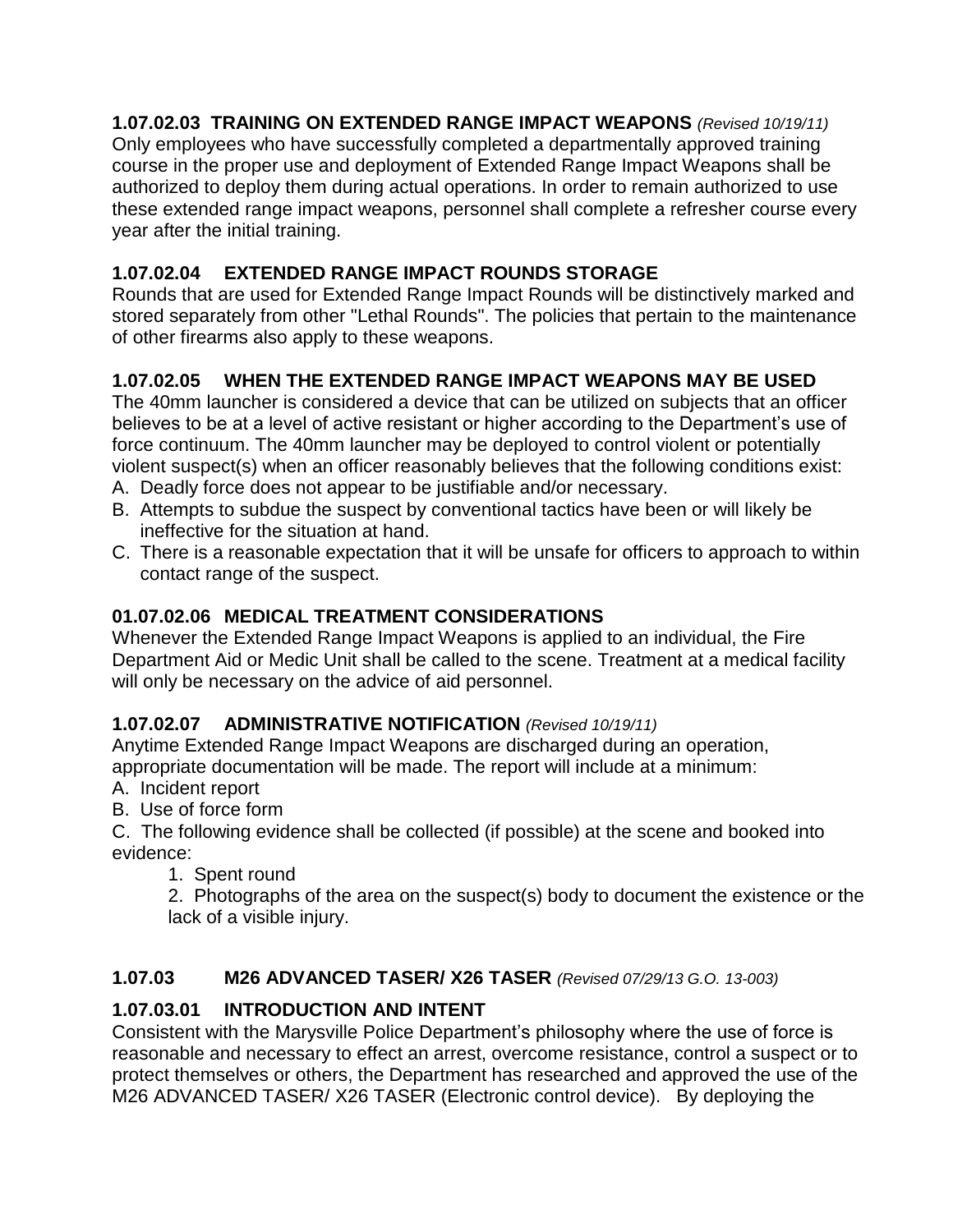TASER, the officer has used the lowest level of force necessary to overcome the suspect(s) resistance.

## **1.07.03.02 TASER**

The M26 and X26 TASER are electronic control, less lethal tools used to temporarily incapacitate subjects allowing Officers to control a subject and lessen the likelihood of injury to both suspect and Officers.

### **1.07.03.03 WHEN THE TASER MAY BE USED**

The TASER is considered a device that can be utilized on subjects that an officer believes to be at a level of active resistant or higher according to the Department's use of force continuum.

The TASER may be deployed to control violent or potentially violent suspect(s) when an officer reasonably believes that the following conditions exist:

- A. Deadly force does not appear to be justifiable and/or necessary.
- B. Attempts to subdue the suspect by conventional tactics have been or will likely be ineffective for the situation at hand.
- C. There is a reasonable expectation that it will be unsafe for officers to approach to within contact range of the suspect.

## **1.07.03.04 TRAINING ON THE TASER**

The TASER shall only be used by personnel who have successfully completed the departmental TASER training program and are certified to use it. Personnel should periodically complete a refresher course after the initial certification training.

### **1.07.03.05 DISTINCTIVE MARKINGS ON THE TASER**

The TASER shall be clearly marked with visible yellow markings on the sides. The 25' cartridges marked by green blast doors are authorized.

### **1.07.03.06 PRECAUTIONS**

- A. The TASER shall not knowingly be used on a person who has any flammable liquid on him/her or is in the dangerous vicinity of explosive compounds or gasses. This would include flammable-based O.C. products.
- B. The TASER should not be used against a person who is under controlled restraint.
- C. Generally, an officer should not deploy the TASER without at least one cover officer or a tactical plan.
- D. The TASER should not be used when a suspect is in danger of falling from a significant height.
- E. Always have lethal cover or another reasonable and appropriate force option available.
- F. When feasible, a warning should be given to the suspect that the TASER will be deployed if compliance is not gained.

### **1.07.03.07 MEDICAL TREATMENT CONSIDERATIONS**

Officers that use the TASER shall ensure that medical treatment is obtained for the person(s) upon whom it is used. Whenever the TASER probes penetrate the skin, the suspect shall be examined by on scene paramedics or Emergency Medical Technicians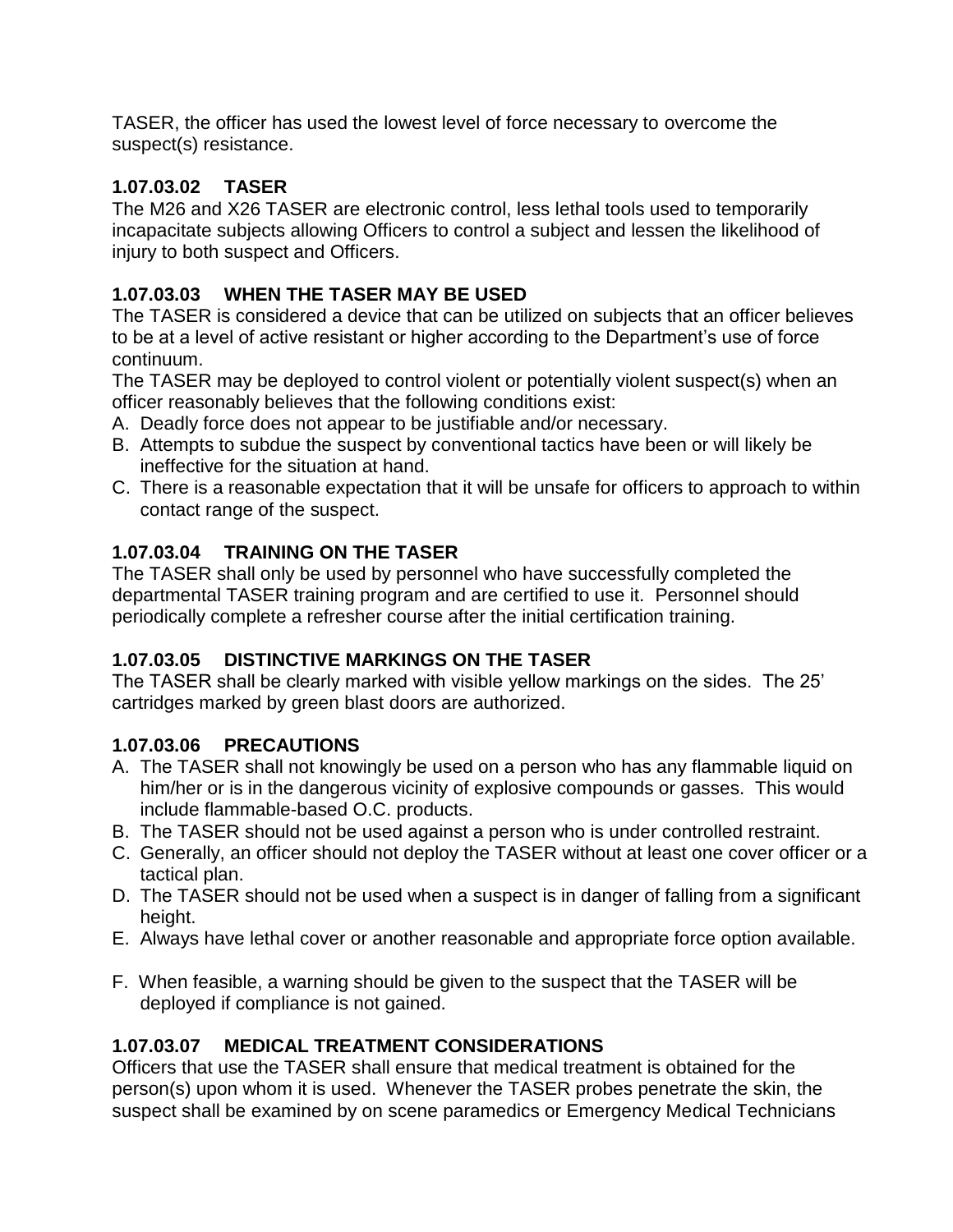(EMT). On scene paramedics / EMT's may remove the probes. If paramedics / EMT's are not readily available, officers will transport to the nearest medical facility for treatment.

If the probes have penetrated the skin in a sensitive area, such as the face, throat, breasts and genitals, the suspect shall be transported to the hospital for removal of probes by qualified medical personnel. Any person, who loses consciousness, shall be given aid by on scene personnel and immediately transported to the nearest medical facility for examination by medical personnel.

## **1.07.03.08 REPORTING PROCEDURES**

- A. The area on the suspect(s) body shall be photographed to document the existence or the lack of a visible injury.
- B. Anytime the TASER is deployed, appropriate documentation will be made. The report will include the minimum:
	- 1. Incident Report
	- 2. "Use of Force" form
- C. The following evidence shall be collected (if possible) at the scene:
	- 1. Taser cartridge
	- 2. AFID ID tags
	- 3. Photographs
		- a. Injury
		- b. Probes

### **1.07.03.09 ADMINISTRATION NOTIFICATION**

Anytime a suspect loses consciousness due to the TASER application, the Chief of Police or his/her designee will be notified by the on scene supervisor at a reasonable time after the scene is secured. The Chief of Police or his/her designee will determine if the appropriate investigative personnel will be called out.

### **1.07.03.10 REVIEW PROCESS**

The Chief of Police or his/her designee shall review the use of the TASER as soon as practical following the incident or operation to ensure the TASER was used according to policy. Information obtained will be utilized for statistical and training purposes.

### **1.08 NON-LETHAL WEAPONS**

### **1.08.01**

Commissioned Marysville Police Officers may carry department authorized and issued nonlethal weapons while on duty once they have been instructed in, and/or certified in the use of those specific weapons.

Commissioned Marysville Police Officers who choose to carry department authorized and issued non-lethal weapons off-duty may only use them in the capacity of a Marysville Police Officer for the preservation of life, under the auspices of the Police Powers Act, or with prior written permission of the Chief of Police.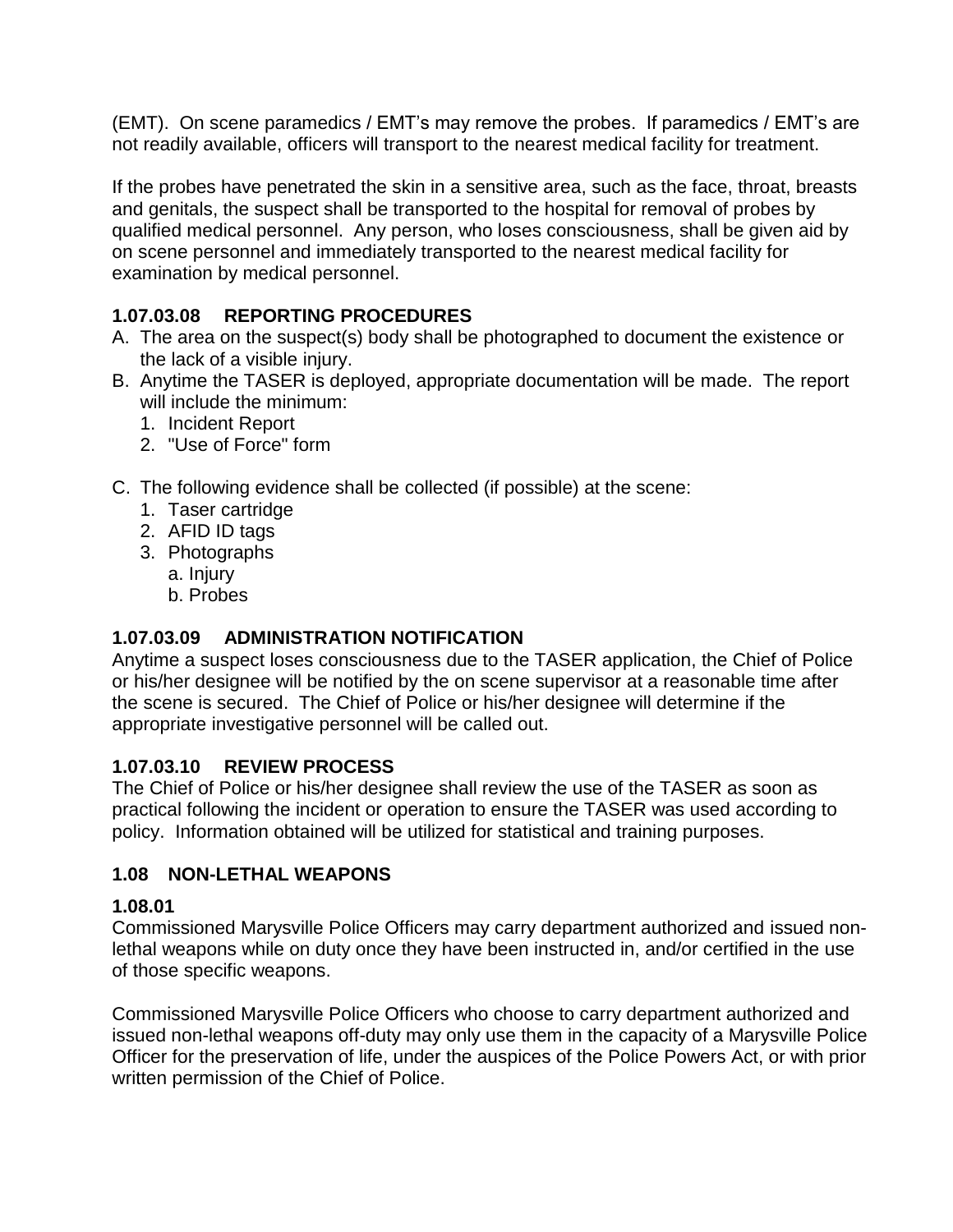### **1.09 FIREARMS DISCHARGE AND APPLICATION OF FORCE**

## **1.09.01 ACCIDENTAL DISCHARGE**

Whenever an officer, either on-duty or off-duty, accidentally discharges a firearm authorized for department use, he/ she shall submit an incident report fully explaining the circumstances. If injury or damage has occurred, or is alleged to have occurred, the incident shall be fully investigated and reported.

## **1.09.02 INTENTIONAL DISCHARGE**

Whenever an officer, on-duty or off-duty, intentionally discharges a firearm, except in the context of a firing range, demonstration, training, or recreational situation, when a crime, injury, or damage of any kind is involved, immediate action shall be taken to accomplish the following:

- A. Care for the injured.
- B. Request assistance including a supervisor and medical aid if necessary.
- C. Apprehend any suspects.
- D. Protect the scene.
- E. Locate and identify witnesses.

## **1.09.03 NOTIFICATION OF DISCHARGE**

Dispatch shall be notified immediately. Dispatch will then notify the on-duty sergeant, the Patrol Operations Commander, and the Chief of Police.

## **1.09.04 REPORTING A DISCHARGE OF A FIREARM**

The employee will provide the on-scene supervisor with a verbal report. He/ She will also be asked to prepare either a written or taped report of the incident. This may be prepared with the assistance of the department's and the officer's legal counsel, if they are available. In any case the initial report shall be completed within 72 hours of the incident. Additional time may be granted by the Chief of Police or his/her designee.

NOTE: In the beginning of the report, the officer involved should always state for the record the following statement:

"This report is prepared by me pursuant to departmental requirements and through its submission, I do not intend to waive any of my constitutional rights with regard to any possible criminal or civil liability.

## **1.09.05 SUPERVISOR'S RESPONSIBILITY**

The Shift Supervisor shall immediately respond to the scene of an intentional discharge of a firearm and do the following:

- A. Ensure that the responsibilities outlined in the prior section are carried out.
- B. Obtain from the involved officers a brief description of the incident and what action has been taken.
- C. Request department detectives be called out if appropriate.
- D. Request a Snohomish County SMART Team response if appropriate.
- E. Ensure that the discharged weapon is secured consistent with Marysville Police Department evidence collecting practices as outlined in Chapter 35. The affected officer may be provided with another similar weapon if appropriate. In the event that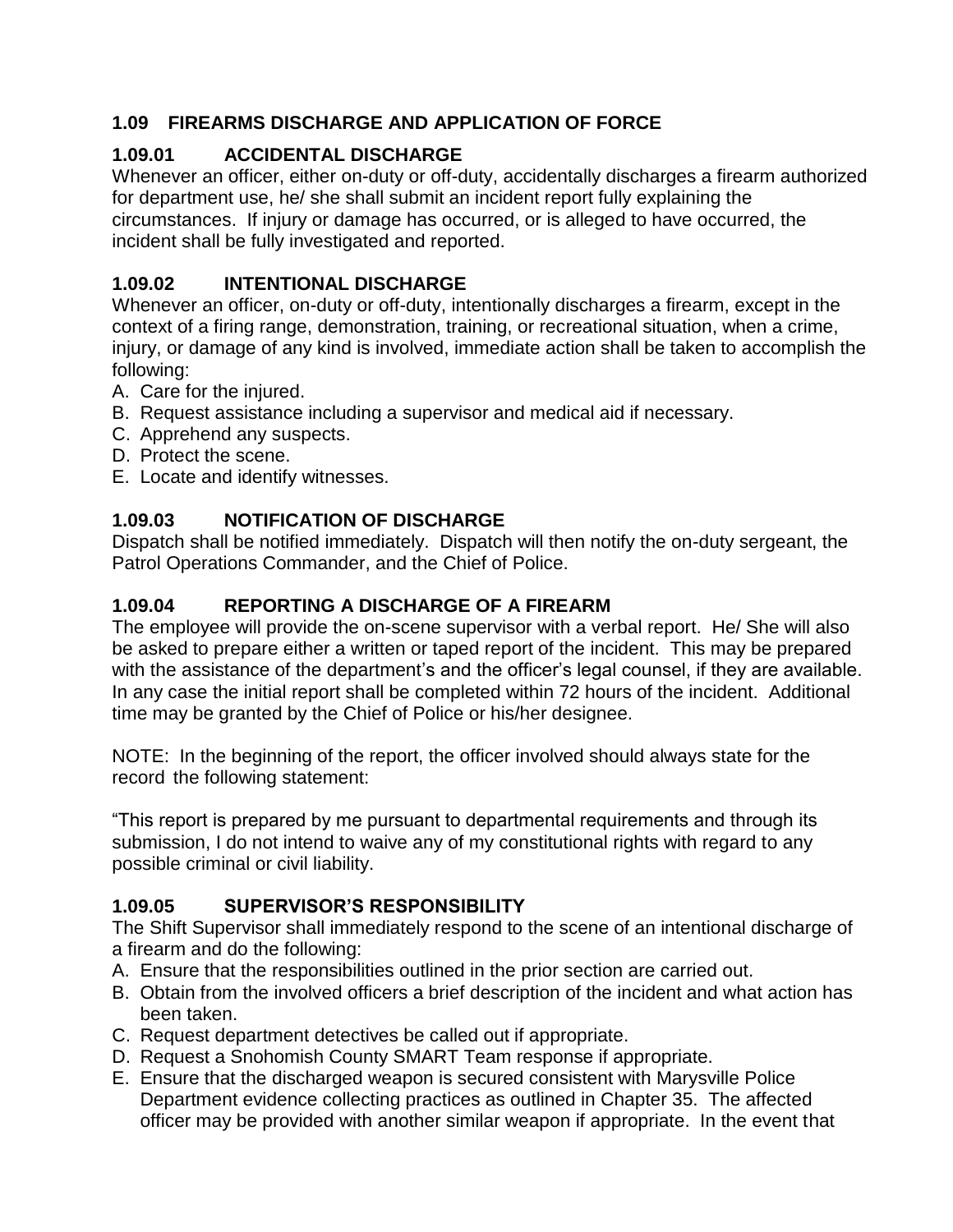other pieces of uniform equipment were taken pursuant to the investigation, the officer will be provided with replacement pieces as soon as is practical.

- F. Direct the involved officer to the Public Safety Building, and to refrain from discussing the incident with anyone until the arrival of investigators.
- G. Assign an officer to accompany any injured person to the hospital. The responsibilities of this officer are:
	- 1. Secure and preserve any and all evidence and all personal property belonging to the subject.
	- 2. Prevent escape of the subject.
	- 3. Keep Department Command Staff apprised of the injured subject's condition.
	- 4. In the event that the subject dies, make sure that the personal effects are secured and released only to investigators or the Snohomish County Medical Examiner's Office.
- H. Assign an officer to prepare the Incident Report. The report shall be submitted prior to going off duty.
- I. Ensure that the Chief of Police is kept informed of the situation and any new developments.
- J. Ensure that the MPOA President or his/her designee is kept informed of the situation and any new developments.
- K. Brief arriving investigators and then relinquish investigative command of the scene to them.
- L. Provide personnel support to the investigators as needed.
- M. Contact the Department approved Peer Support Team via Marysville Dispatch, as well as the department's chaplain and request their services.

### **1.10 POST SHOOTING** *(Revised 06/14/02 Memo 02-013)*

### **1.10.01**

The employee whose actions or use of force resulted in a death or serious physical injury will be removed from his/her current assignment and placed on paid administrative leave pending an administrative review. The assignment to administrative leave is not to be construed as punishment or that the employee has acted improperly.

## **1.10.02**

In all cases where any person has been injured or killed as a result of an action involving in employee, the involved employee will be required to undergo a post-event trauma interview by the department psychologist within an appropriate time of the incident. The debriefing shall not be related to any departmental investigation of the incident. Nothing discussed in the interview will be reported to the department. This interview is to help determine whether the employee is fit for continued duties.

## **1.10.03**

All employees who are involved in an incident where another person was seriously injured or killed as the result of the actions of an employee, will be offered the services of the Department approved Peer Support Team, the department chaplain, and the employee assistance program.

### **1.10.04**